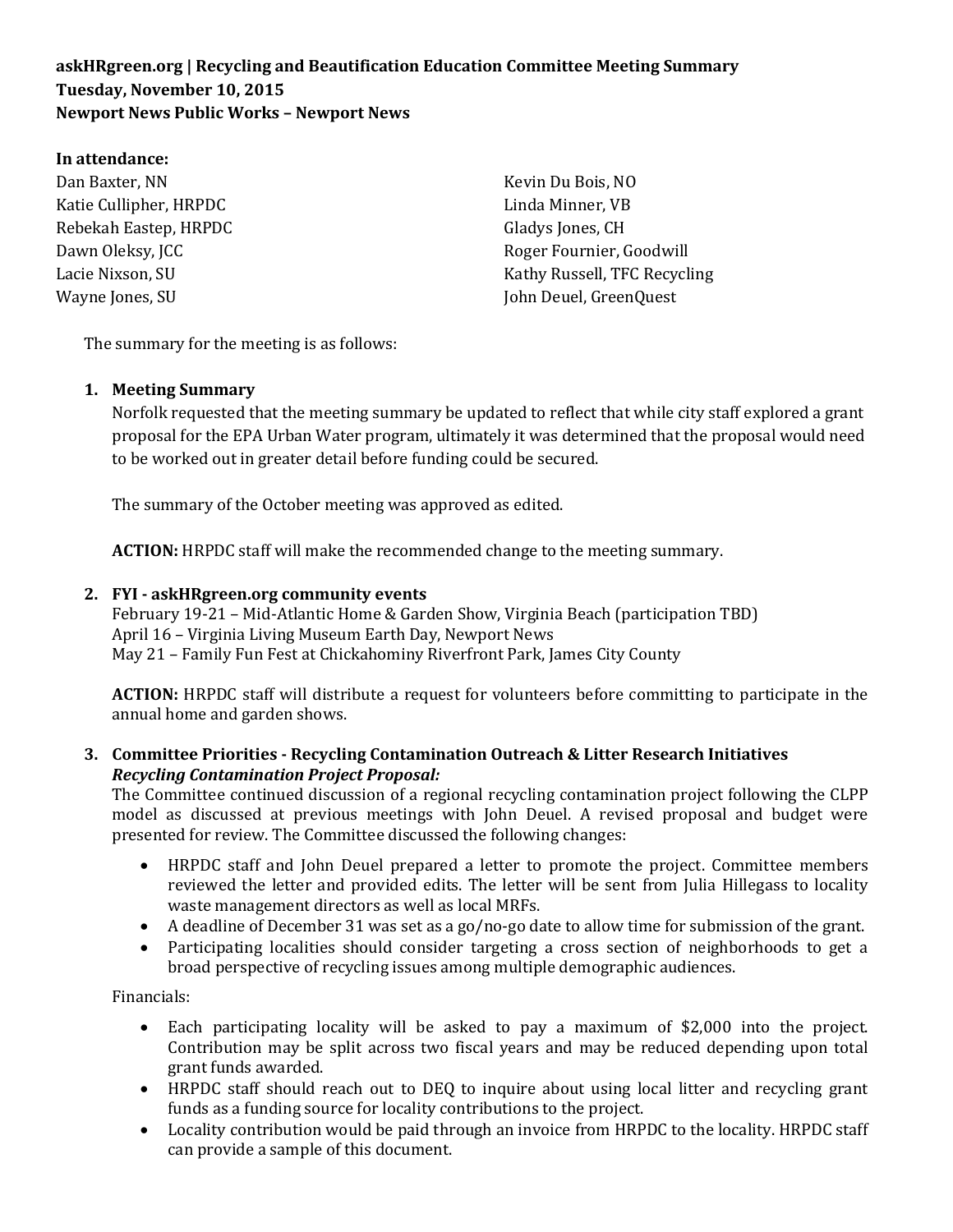- Rising contamination rates may impact cost of future contracts between locality and MRF. Localities can use this fact to help justify the additional financial contribution to the project.
- Funding uncertainty is biggest hurdle for most localities.

Top contaminants previously identified by the Committee are as follows:

- Plastic Bags/Wrap/Film
- Ropes and cords leashes, ribbon, shoelaces, hoses, Christmas lights
- Containers containing food waste unemptied or uncleaned
- Food-soiled paper pizza boxes, paper cups/plates
- Yard Waste
- Styrofoam

#### *Litter in Low Income Communities Social Marketing Research:*

The Committee discussed next steps for completing a litter study – identifying target audiences and project locations across the region, cost estimates and additional funding sources.

- *[Alice Ferguson Foundation Research & Regional Campaign:](http://fergusonfoundation.org/trash-free-potomac-watershed-initiative/education/litter-prevention/)* HRPDC staff provided an overview of a \$776,000 social marketing study and regional outreach campaign focused on littering. The Alice Ferguson Foundation conducted the research in the Potomac Watershed (Maryland, Virginia, DC) and evaluated effectiveness of the resulting outreach campaign in Prince George's County. The program proved to reduce observed littering by 45 percent. Alice Ferguson Foundation is open to extending the campaign to other jurisdictions.
- Committee members expressed interest in pursuing a separate research study specific to Hampton Roads.

#### **ACTION:**

**Recycling Contamination Project Proposal:** HRPDC staff will send out letter to locality waste management directors as well as local MRFs; additional localities and MRFs need to confirm their participation with John Deuel and HRPDC staff by December 31 for project to be feasible;

**Litter Research:** HRPDC will schedule a conference call for all interested localities to participate in further defining the project proposal (identifying targeted areas/audiences), evaluating cost and identify potential funding opportunities.

#### **4. Spring 2016 TV Media Campaign**

The Committee once again discussed participation in the spring TV schedule with the other askHRgreen.org committees. Due to uncertainty about upcoming projects and timelines, the Committee did not approve participation.

**ACTION:** The Committee declined to participate in the spring TV campaign.

### **5. Mini-grant Applications**

The Committee reviewed and discussed funding for the following mini-grant applications. Also, a summary of FY 15 mini-grant projects was provided for the committee's review and information.

- The Importance of Native Plants to Butterflies, Virginia Beach Middle School Approved
- John Yeates Middle School-wide Recycling, Suffolk Approved upon receipt of detailed budget

#### **ACTION:** HRPDC staff will award grants.

### **6. Staff Reports**

**Budget** –The FY16 budget was reviewed and approved.